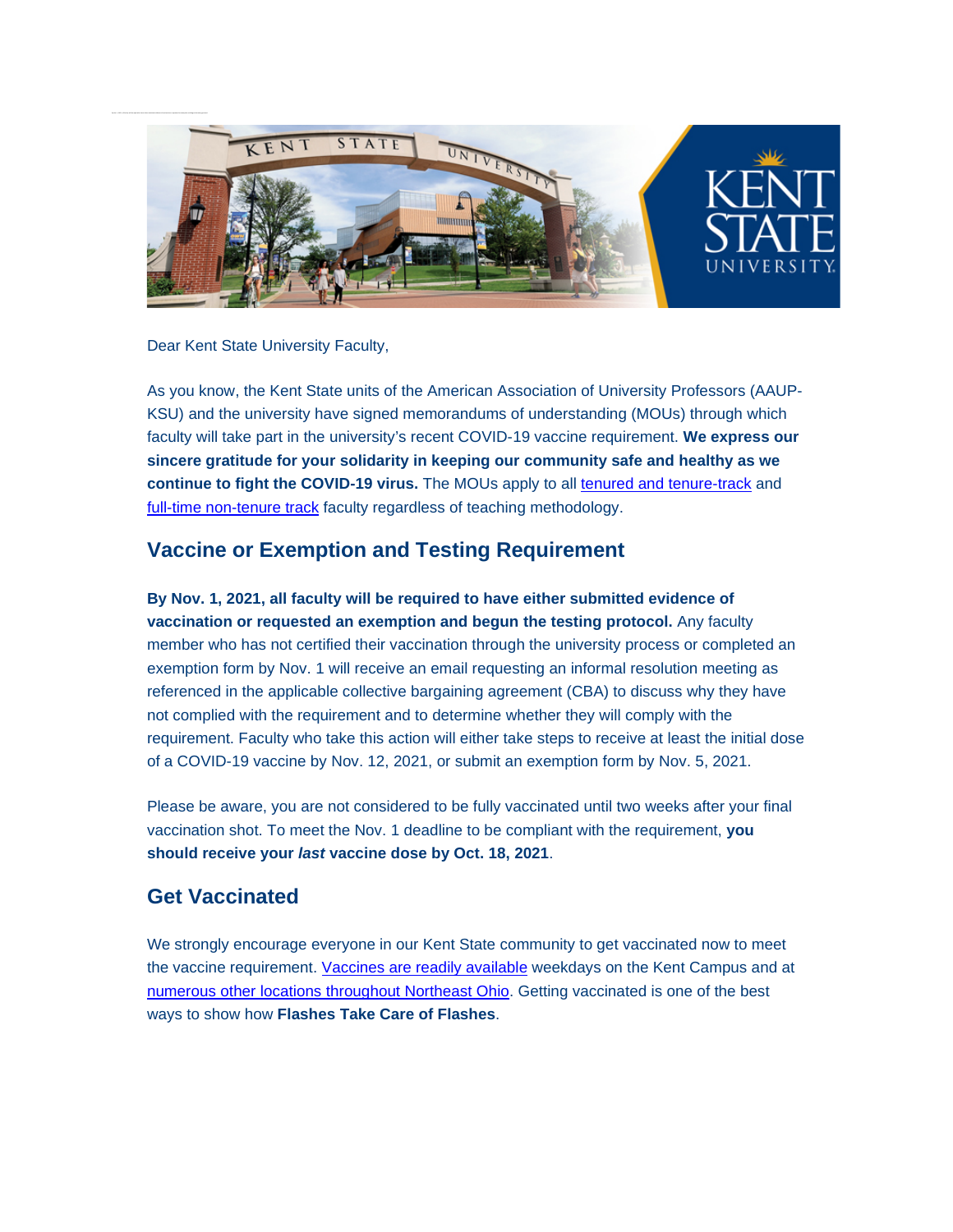# **Testing Protocol**

**Faculty who have submitted proof of their vaccination through the university system will not be subject to testing.**

**After Nov. 1, faculty who have not certified their vaccination through the university system shall be tested according to the university testing protocol.** Testing will take place at one of the locations established by the university on or nearby each campus. Faculty will not be tested more than twice a week. The university will cover any and all costs associated with the testing protocol.

Any faculty member who misses a required testing appointment shall be notified by email and asked to immediately reschedule for testing. Any faculty member who misses two consecutive testing appointments will be in violation of the testing protocol and shall be sent an email that requests an informal resolution meeting as described in the applicable CBA. Failure to comply with the testing schedule may lead to progressive discipline.

Any faculty member not in compliance with the vaccine or exemption and testing requirement by Dec. 20, 2021, may face formal sanctions up to and including suspension or termination in accordance with the applicable CBA.

### **Submit Proof**

Faculty may submit proof of vaccination [here.](https://nam11.safelinks.protection.outlook.com/?url=http%3A%2F%2Fclick.mailer.kent.edu%2F%3Fqs%3D19465cf41df31b3b95415dd1c57986650c7464957141e9ec854a77fa272bd8314e54755899c1518b4ed19d18a5dcd6633dbc88d944a79918&data=04%7C01%7Cdcsmith1%40kent.edu%7C0edc2d19bb4a43b68a4a08d98a618269%7Ce5a06f4a1ec44d018f73e7dd15f26134%7C1%7C0%7C637692973669023870%7CUnknown%7CTWFpbGZsb3d8eyJWIjoiMC4wLjAwMDAiLCJQIjoiV2luMzIiLCJBTiI6Ik1haWwiLCJXVCI6Mn0%3D%7C1000&sdata=Ue%2Fl5UxqVhJMk5mhwTL4aE5n5K1jqlT7BU0UJsPsoZs%3D&reserved=0) By clicking this link, you will be taken to our Employee Vaccination Registration webpage. On this page, you will see a blue block button labeled "Submit Your Vaccination Record." When you click on this button, you will be taken to an important university survey. Please take this survey.

At the end of the survey, you will be automatically directed to the site for Med+Proctor, the medical records company that collects and verifies this data for the university. There is no cost to use Med+Proctor. *The company will offer you the chance to purchase a lifetime subscription for \$10. You do not have to purchase this – simply click where it says, "No thank you, I do not want to access my document later."*

If you are having trouble registering with Med+Proctor, you will find a yellow block button [on this](https://nam11.safelinks.protection.outlook.com/?url=http%3A%2F%2Fclick.mailer.kent.edu%2F%3Fqs%3D19465cf41df31b3b95415dd1c57986650c7464957141e9ec854a77fa272bd8314e54755899c1518b4ed19d18a5dcd6633dbc88d944a79918&data=04%7C01%7Cdcsmith1%40kent.edu%7C0edc2d19bb4a43b68a4a08d98a618269%7Ce5a06f4a1ec44d018f73e7dd15f26134%7C1%7C0%7C637692973669033827%7CUnknown%7CTWFpbGZsb3d8eyJWIjoiMC4wLjAwMDAiLCJQIjoiV2luMzIiLCJBTiI6Ik1haWwiLCJXVCI6Mn0%3D%7C1000&sdata=xhuHaxOhA7izG0eUYf63EgDN6ouEYCNHfcpO4GzH2m0%3D&reserved=0)  [page](https://nam11.safelinks.protection.outlook.com/?url=http%3A%2F%2Fclick.mailer.kent.edu%2F%3Fqs%3D19465cf41df31b3b95415dd1c57986650c7464957141e9ec854a77fa272bd8314e54755899c1518b4ed19d18a5dcd6633dbc88d944a79918&data=04%7C01%7Cdcsmith1%40kent.edu%7C0edc2d19bb4a43b68a4a08d98a618269%7Ce5a06f4a1ec44d018f73e7dd15f26134%7C1%7C0%7C637692973669033827%7CUnknown%7CTWFpbGZsb3d8eyJWIjoiMC4wLjAwMDAiLCJQIjoiV2luMzIiLCJBTiI6Ik1haWwiLCJXVCI6Mn0%3D%7C1000&sdata=xhuHaxOhA7izG0eUYf63EgDN6ouEYCNHfcpO4GzH2m0%3D&reserved=0) labeled "Step-by-Step Instructions For Reporting Your Vaccination" where you will find detailed instructions on how to register with Med+Proctor.